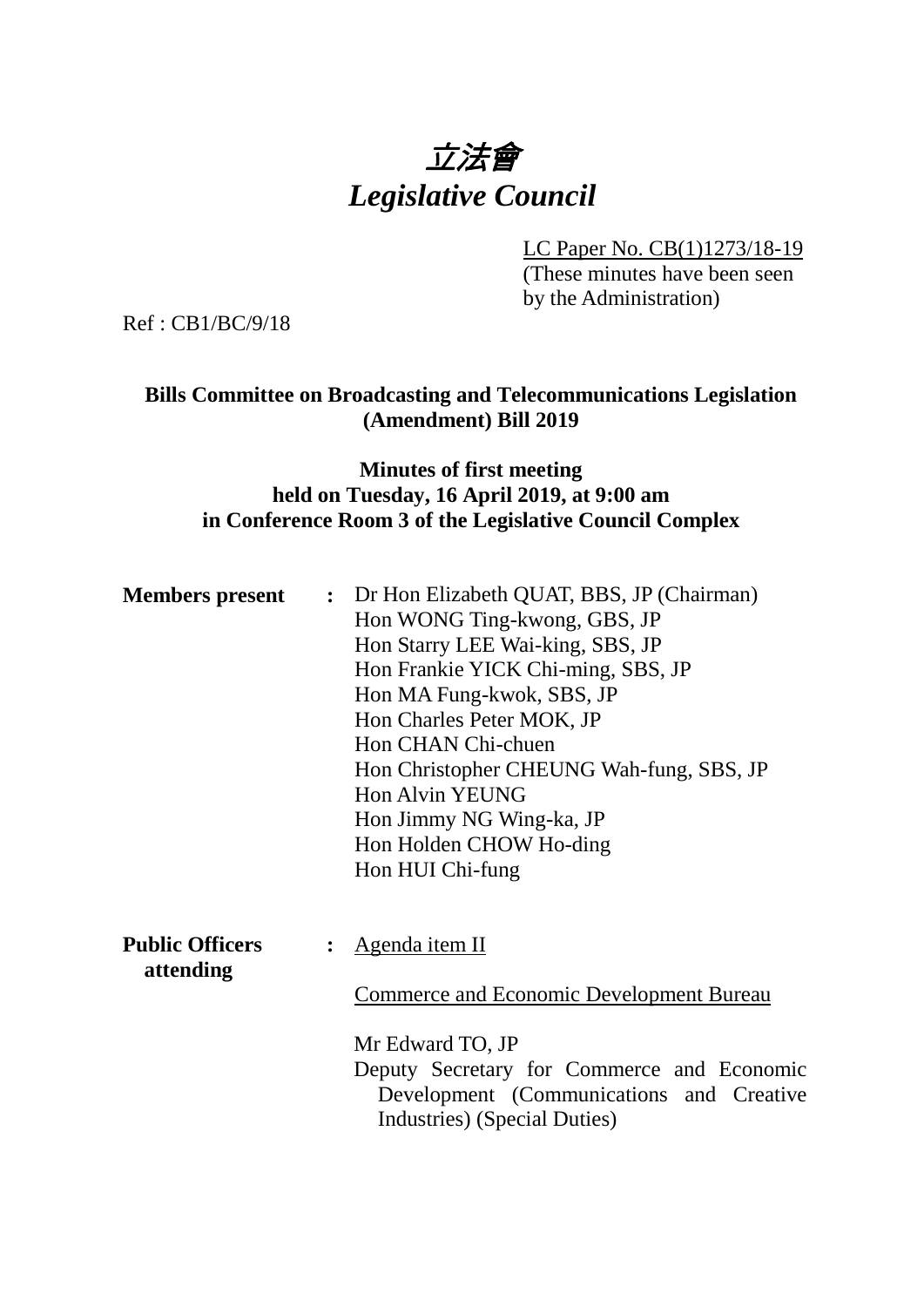|                                              | Mr Tony YIP<br>Principal Assistant Secretary for Commerce and<br>Economic Development (Communications and<br>Creative Industries) (Special Duties) |
|----------------------------------------------|----------------------------------------------------------------------------------------------------------------------------------------------------|
|                                              | Mr Alex LAU<br>Assistant Secretary for Commerce and Economic<br>Development (Communications and Creative<br>Industries) (Special Duties)           |
|                                              | <b>Department of Justice</b>                                                                                                                       |
|                                              | Mr Vincent WAI<br><b>Government Counsel</b>                                                                                                        |
| <b>Clerk in attendance :</b> Mr Daniel SIN   | Chief Council Secretary (1)6                                                                                                                       |
| <b>Staff in attendance : Miss Evelyn LEE</b> | <b>Assistant Legal Adviser 10</b>                                                                                                                  |
|                                              | Ms Mandy LI<br>Senior Council Secretary (1)6                                                                                                       |
|                                              | Mr Patrick CHOI<br>Council Secretary (1)6                                                                                                          |
|                                              | Miss Yolanda CHEUK<br>Legislative Assistant (1)6                                                                                                   |
|                                              | Ms Yvonna HO<br>Clerical Assistant (1)6                                                                                                            |

### Action

# **I. Election of Chairman**

#### Election of Chairman

Mr WONG Ting-kwong, the member who had the highest precedence in the Council among members of the Bills Committee on Broadcasting and Telecommunications Legislation (Amendment) Bill 2019 present at the meeting,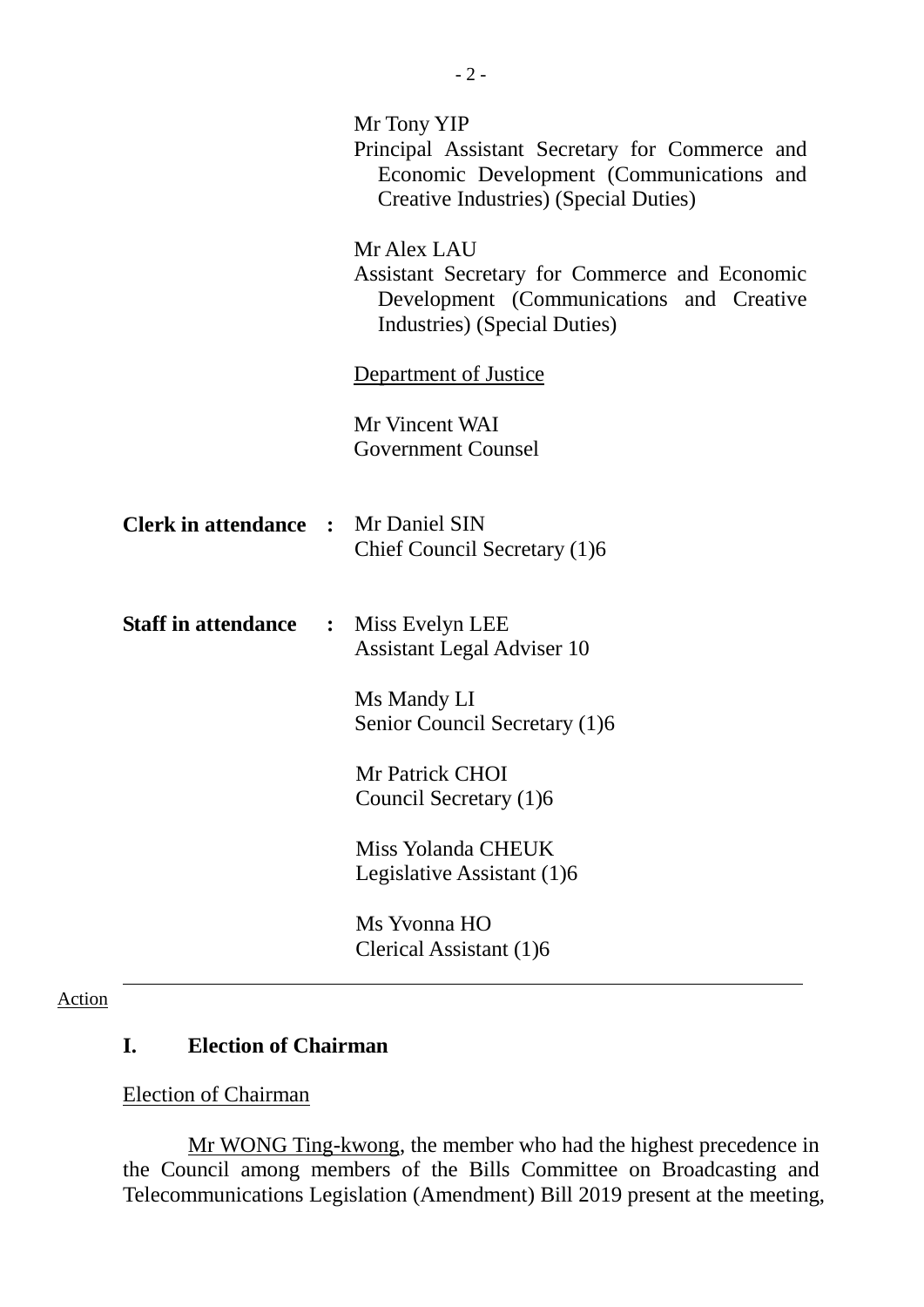$Action$   $-3 -$ 

presided over the election of Chairman of the Bills Committee. He invited nominations for the chairmanship of the Bills Committee.

2. Ms Starry LEE Wai-king nominated Dr Elizabeth QUAT and the nomination was seconded by Mr Frankie YICK chi-ming. Dr Elizabeth QUAT accepted the nomination.

3. Mr WONG Ting-kwong invited other nominations for the chairmanship. As there was no other nomination, Mr WONG Ting-kwong declared that Dr Elizabeth QUAT was elected the Chairman of the Bills Committee. Dr Elizabeth QUAT then took over the chair.

Election of Deputy Chairman

4. Members agreed that there was no need to elect a Deputy Chairman.

# **II. Meeting with the Administration**

| (LC Paper No. CB(3)455/18-19      | $-$ The Bill                                                                                                |
|-----------------------------------|-------------------------------------------------------------------------------------------------------------|
| File Ref.:<br>CCIB/SD 605-5/1 C11 | — Legislative Council Brief                                                                                 |
| LC Paper No. LS60/18-19           | — Legal Service<br>Division<br>Report                                                                       |
| LC Paper No. CB(1)891/18-19(01)   | — Marked-up copy of the Bill<br>prepared by the Legal<br><b>Service Division</b><br>(Restricted to members) |
| LC Paper No. CB(1)891/18-19(02)   | — Background brief prepared<br>by the Legislative Council<br>Secretariat                                    |
| LC Paper No. CB(1)891/18-19(03)   | — Assistant Legal Adviser's<br>letter dated 9 April 2019 to<br>the Administration                           |
| LC Paper No. CB(1)891/18-19(04)   | — Administration's reply<br>to<br>Assistant Legal Adviser's<br>letter dated 9 April 2019)                   |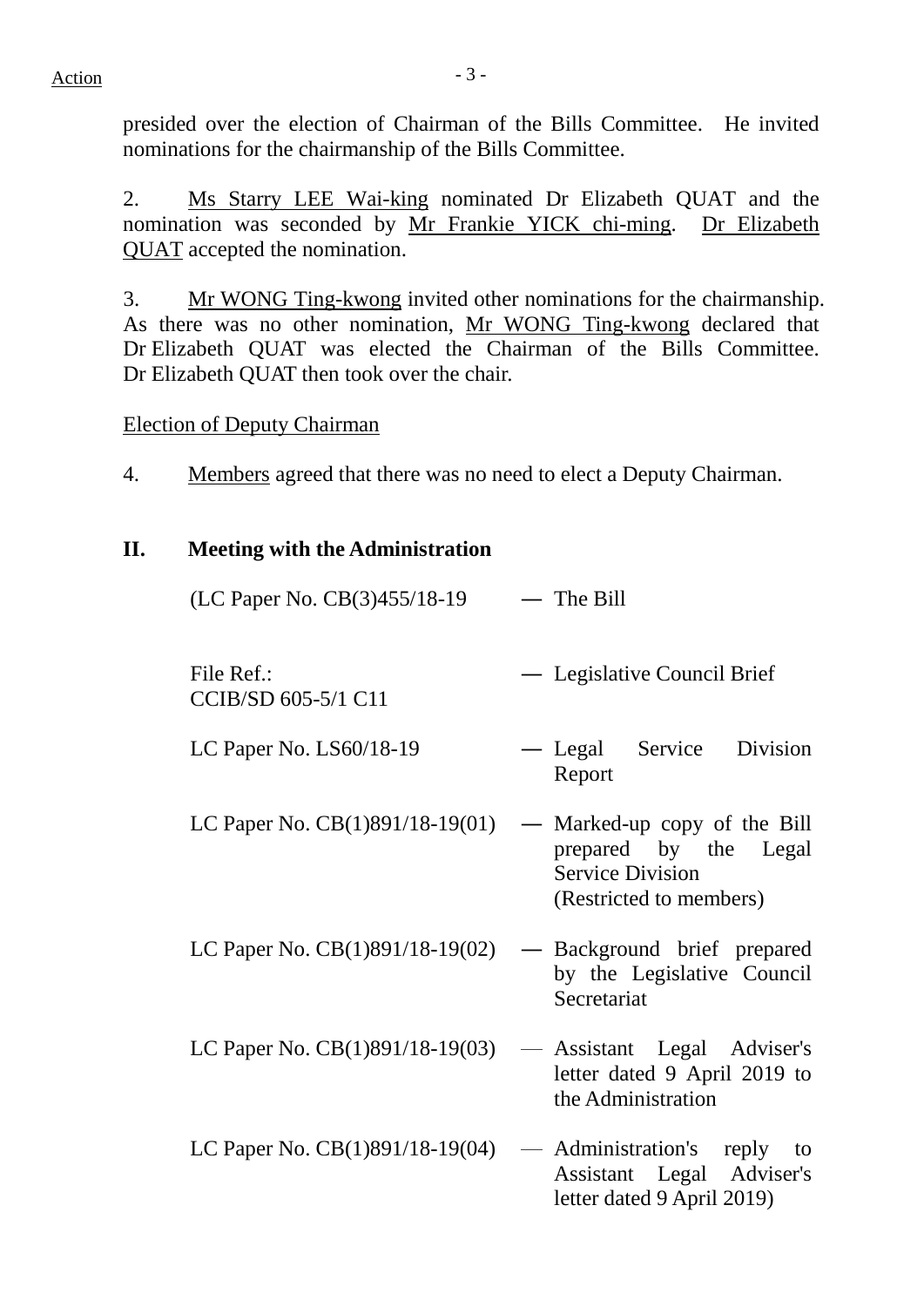5. The Bills Committee deliberated (index of proceedings in the **Appendix**).

Follow-up actions to be taken by the Administration

6. The Administration was requested to respond to a list of follow-up actions arising from the discussion.

(*Post-meeting note*: A list of follow-up actions arising from the discussion, vide LC Paper No. CB(1)1009/18-19(01), was issued to the Administration on 18 April 2019. The Administration's response dated 2 May 2019, vide LC Paper No. CB(1)1009/18-19(02), has been circulated to members on 6 May 2019.)

### **III. Any other business**

7. Members agreed to invite relevant organizations or corporations to express their views on the Bill in the next meeting. There being no other business, the meeting ended at 10:28 am.

Council Business Division 1 Legislative Council Secretariat 19 July 2019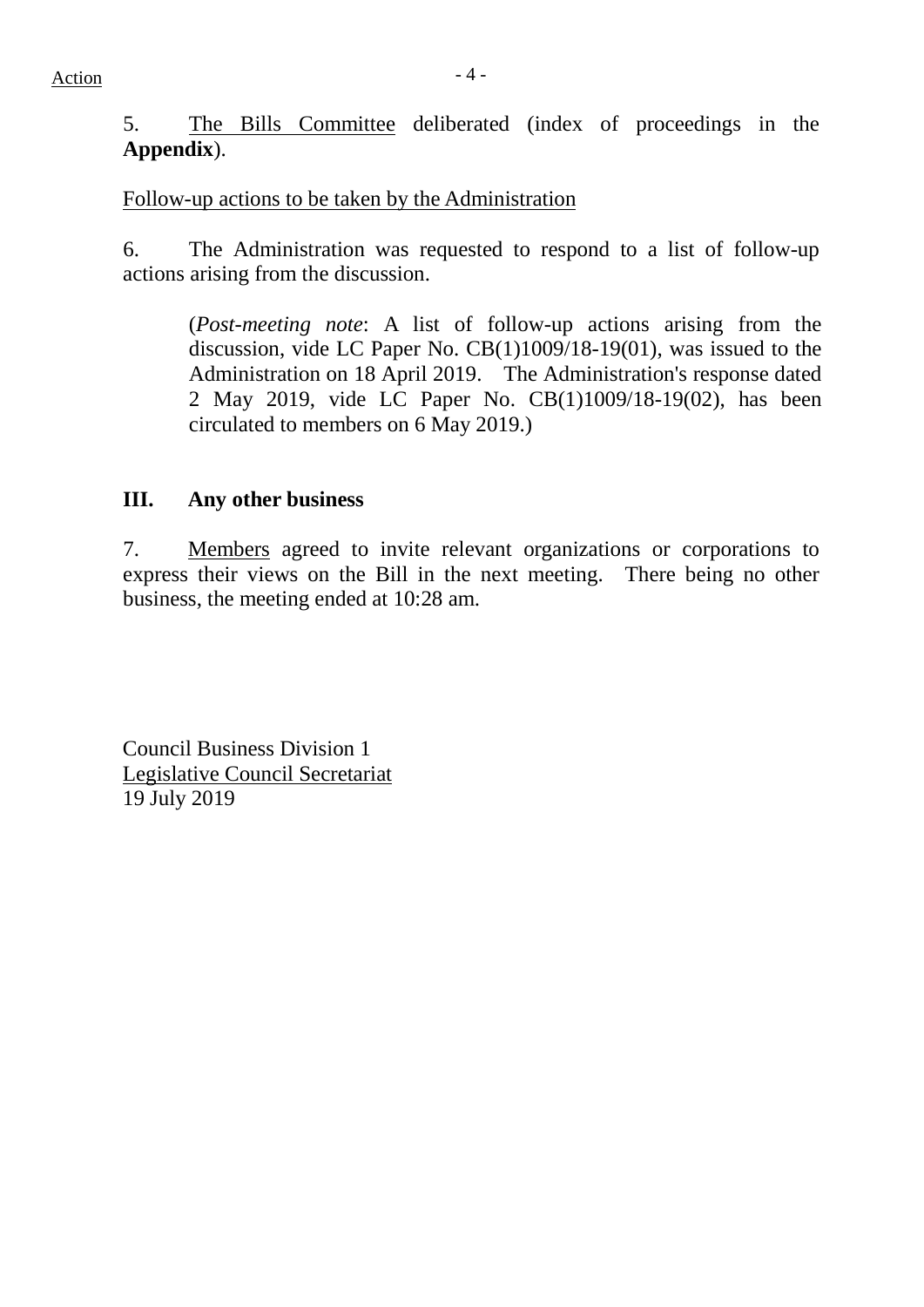#### **Bills Committee on Broadcasting and Telecommunications Legislation (Amendment) Bill 2019**

#### **Proceedings of first meeting held on Tuesday, 16 April 2019, at 9:00 am in Conference Room 3 of the Legislative Council Complex**

| <b>Time</b><br>marker | <b>Speaker</b>                                                                                   | Subject(s)                                                                                                                                                                                                                                                                                                                                                                                                                                                                                                                                                                                                                                                                                                                                                     | <b>Action</b><br>required |
|-----------------------|--------------------------------------------------------------------------------------------------|----------------------------------------------------------------------------------------------------------------------------------------------------------------------------------------------------------------------------------------------------------------------------------------------------------------------------------------------------------------------------------------------------------------------------------------------------------------------------------------------------------------------------------------------------------------------------------------------------------------------------------------------------------------------------------------------------------------------------------------------------------------|---------------------------|
|                       | <b>Agenda item I</b> — Election of Chairman                                                      |                                                                                                                                                                                                                                                                                                                                                                                                                                                                                                                                                                                                                                                                                                                                                                |                           |
| $000343 -$<br>000540  | Mr WONG Ting-kwong<br>Ms Starry LEE Wai-king<br>Dr Elizabeth QUAT<br>Mr Frankie YICK<br>Chi-ming | <b>Election of Chairman</b>                                                                                                                                                                                                                                                                                                                                                                                                                                                                                                                                                                                                                                                                                                                                    |                           |
|                       | Agenda item II - Meeting with the Administration                                                 |                                                                                                                                                                                                                                                                                                                                                                                                                                                                                                                                                                                                                                                                                                                                                                |                           |
| $000541 -$<br>001943  | Chairman<br>Administration                                                                       | Briefing by the Administration<br>[File Ref.: CCIB/SD 605-5/1 C11]                                                                                                                                                                                                                                                                                                                                                                                                                                                                                                                                                                                                                                                                                             |                           |
| $001944-$<br>002455   | Chairman<br><b>Assistant Legal Adviser</b><br>10 ("ALA 10")<br>Administration                    | Upon ALA 10's request, the Administration<br>provided information<br>the<br>on<br>transitional<br>arrangements for the Broadcasting Ordinance<br>(Cap. 562) and the Telecommunications Ordinance<br>when<br>Broadcasting<br>(Cap. 106)<br>the<br>and<br>Telecommunications Legislation (Amendment)<br>Ordinance 2019 ("the Bill") would come into<br>ALA 10's request<br>operation.<br>and<br>the<br>Administration's response were issued to members<br>before the meeting, vide LC Paper Nos.<br>$CB(1)891/18-19(03)$ and $CB(1)891/18-19(04)$<br>respectively.                                                                                                                                                                                              |                           |
| $002456 -$<br>002948  | Chairman<br>Mr Charles Peter MOK<br>Administration                                               | Noting that the Administration had shelved its<br>earlier plan to merge Cap. 562 and Cap. 106,<br>Mr Charles Peter MOK requested a comparison<br>between the approach of merging Cap. 562 and<br>Cap. 106 in one exercise and the current approach<br>of staged amendments to the two ordinances, in<br>terms of mergers and acquisitions arrangements<br>and consumer protection, etc.<br>The Administration responded that with the<br>introduction of the fair trading sections of the Trade<br>Descriptions Ordinance (Cap. 362) and the<br>Competition Ordinance (Cap. 619) in recent years,<br>the inconsistencies in terms of consumer protection<br>and competition safeguards between Cap. 106 and<br>Cap. 562, being one of the then major concerns, |                           |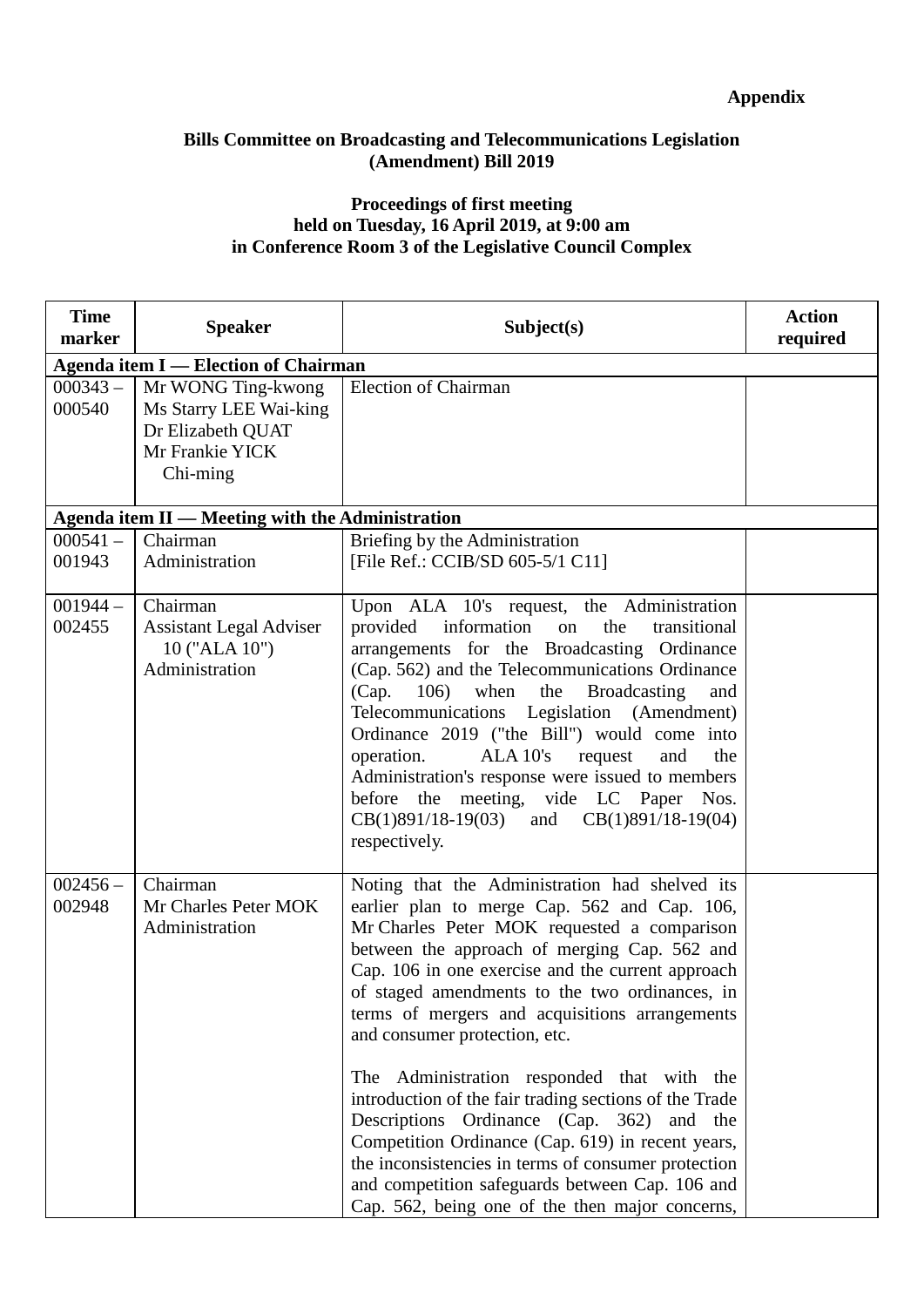| <b>Time</b><br>marker | <b>Speaker</b>                                 | Subject(s)                                                                                                                                                                                                                                                                                                                                                                                                                                                                                                                                                                                                                                                                                                                                                                                                                                                                                                                                                                                                                                      | <b>Action</b><br>required                                                      |
|-----------------------|------------------------------------------------|-------------------------------------------------------------------------------------------------------------------------------------------------------------------------------------------------------------------------------------------------------------------------------------------------------------------------------------------------------------------------------------------------------------------------------------------------------------------------------------------------------------------------------------------------------------------------------------------------------------------------------------------------------------------------------------------------------------------------------------------------------------------------------------------------------------------------------------------------------------------------------------------------------------------------------------------------------------------------------------------------------------------------------------------------|--------------------------------------------------------------------------------|
|                       |                                                | had already been addressed.<br>It undertook to<br>provide a detailed response after the meeting.                                                                                                                                                                                                                                                                                                                                                                                                                                                                                                                                                                                                                                                                                                                                                                                                                                                                                                                                                | The<br>Administration<br>to follow up as<br>per paragraph 6<br>of the minutes. |
| $002949 -$<br>003502  | Chairman<br>Mr CHAN Chi-chun<br>Administration | Mr CHAN Chi-chun opinioned that in order to<br>provide a more balanced competitive environment<br>between the traditional broadcasting industry and<br>Internet media, the regulatory arrangements for the<br>former should be significantly relaxed.<br>The Administration responded that $-$<br>(a) the provisions of certain restrictions on the<br>traditional broadcasting industry had been<br>progressively relaxed in a number of previous<br>legislative amendment exercises; and<br>the Communications Authority ("CA") had<br>(b)<br>kept the administrative measures and Codes of<br>Practice for broadcasting licensees under<br>For instance, CA had relaxed the<br>review.<br>regulation on indirect advertising last year.                                                                                                                                                                                                                                                                                                      |                                                                                |
| $003503 -$<br>004209  | Chairman<br>Mr HUI Chi-fung<br>Administration  | Mr HUI Chi-fung questioned whether the proposed<br>relaxation of restriction against foreign control of<br>domestic free television programme service ("free<br>TV") licensee was consistent with the policy<br>objective of ensuring that free TV broadcasters<br>should cater for local interest, taste and culture, as<br>there had been precedents where foreign investors<br>had intervened the programme contents of free TV.<br>Mr HUI also asked whether the proposed minor<br>refinements were conducive to attracting more<br>foreign investment in Hong Kong's free TV sector.<br>The Administration responded that $-$<br>the various current requirements that local free<br>(a)<br>TV licensees must be held by local individuals<br>or companies remained unchanged;<br>the Bill only proposed to relax the threshold<br>(b)<br>percentages of shareholdings by unqualified<br>voting controllers subject to approval of CA;<br>and<br>threshold<br>revised<br>the<br>percentages<br>(c)<br>were<br>proposed after considering - |                                                                                |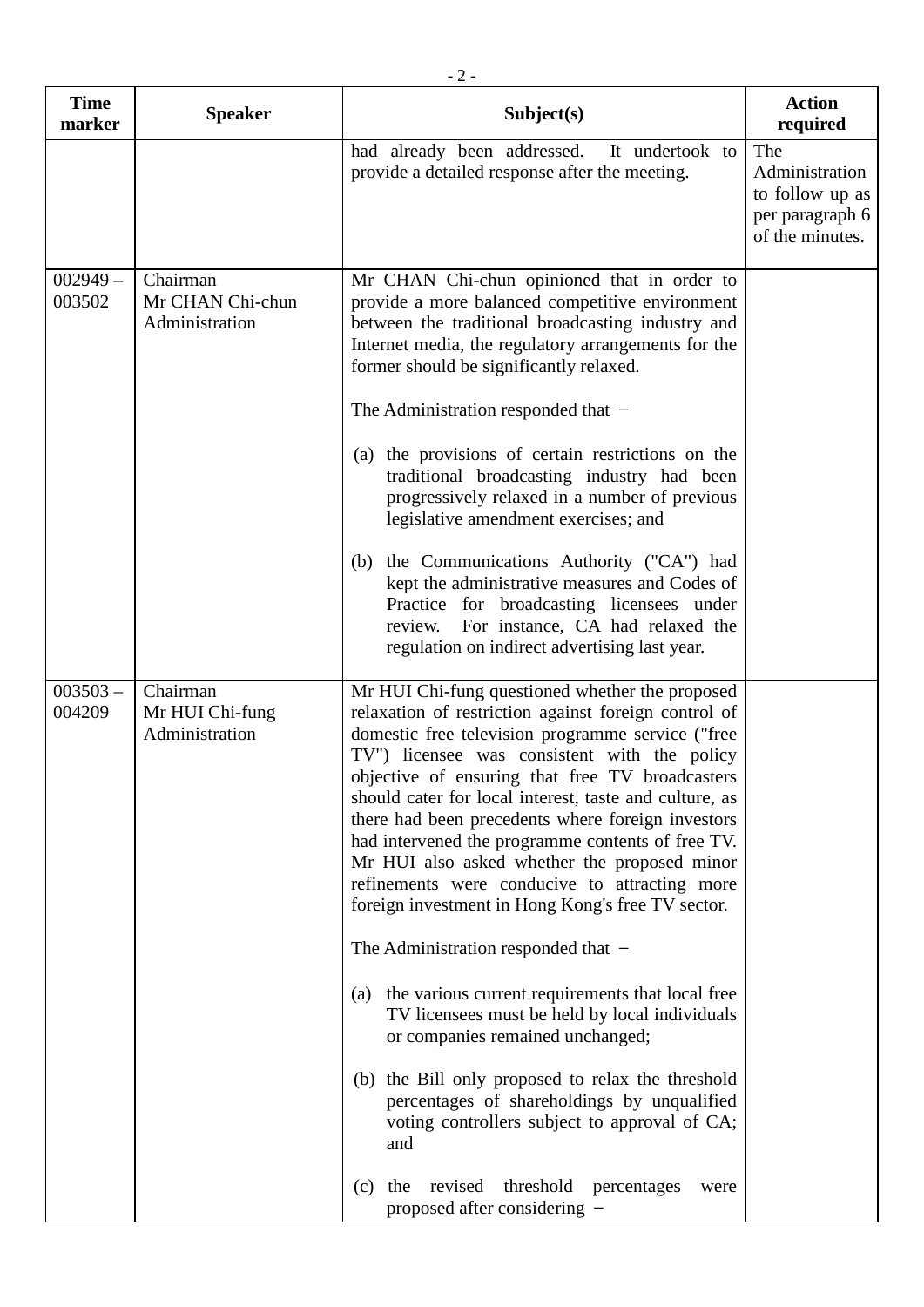| <b>Time</b><br>marker | <b>Speaker</b>                                     | Subject(s)                                                                                                                                                                                                                                                                                                                                                                                                                                                                                                                                                                                                      | <b>Action</b><br>required                                                      |
|-----------------------|----------------------------------------------------|-----------------------------------------------------------------------------------------------------------------------------------------------------------------------------------------------------------------------------------------------------------------------------------------------------------------------------------------------------------------------------------------------------------------------------------------------------------------------------------------------------------------------------------------------------------------------------------------------------------------|--------------------------------------------------------------------------------|
|                       |                                                    | requirement for disclosure<br>$(i)$ the<br><sub>of</sub><br>shareholding of 5% or above for listed<br>companies under the Securities and<br>Futures Ordinance (Cap. 571);                                                                                                                                                                                                                                                                                                                                                                                                                                       |                                                                                |
|                       |                                                    | (ii) the prevailing statutory definition of a<br>person who "exercises control" (i.e.<br>acquiring 15% or more of the voting<br>control of a free TV licensee) under Cap.<br>562 and that more stringent requirements<br>were imposed on such a person; and                                                                                                                                                                                                                                                                                                                                                     |                                                                                |
|                       |                                                    | (iii) CA's observation that most of the foreign<br>investors of Hong Kong's free TV market<br>were not interested in exercising direct<br>control of the companies and their<br>shareholdings were usually in the range<br>from $2\%$ to $4\%$ .                                                                                                                                                                                                                                                                                                                                                                |                                                                                |
|                       |                                                    | Mr HUI Chi-fung asked whether there was<br>evidence to support CA's observation that foreign<br>investors were mainly interested in investment<br>rather than in controlling local free TV companies.<br>The Administration undertook to provide details<br>after the meeting.                                                                                                                                                                                                                                                                                                                                  | The<br>Administration<br>to follow up as<br>per paragraph 6<br>of the minutes. |
| $004210 -$<br>004923  | Chairman<br>Mr Charles Peter MOK<br>Administration | Mr Charles Peter MOK commented that the foreign<br>investment on local free TV services seemed to be<br>predominantly Mainland capital. Other overseas<br>companies<br>had<br>become<br>media<br>increasing<br>concerned about the change in the protection of<br>press and information freedom in Hong Kong, and<br>some had already moved their bases from Hong<br>Kong. While acknowledging the Administration's<br>intention to attract more overseas investment in<br>Hong Kong's free TV services, Mr MOK asked<br>how the Administration would allay or respond to<br>these overseas investors' worries. |                                                                                |
|                       |                                                    | The Administration responded that as Hong Kong<br>was a free market, foreign investments were<br>welcome including those in the broadcasting<br>industry. The Administration's objective was to<br>remove obsolete regulations and restrictions with a<br>view to facilitating the growth of the industry.                                                                                                                                                                                                                                                                                                      |                                                                                |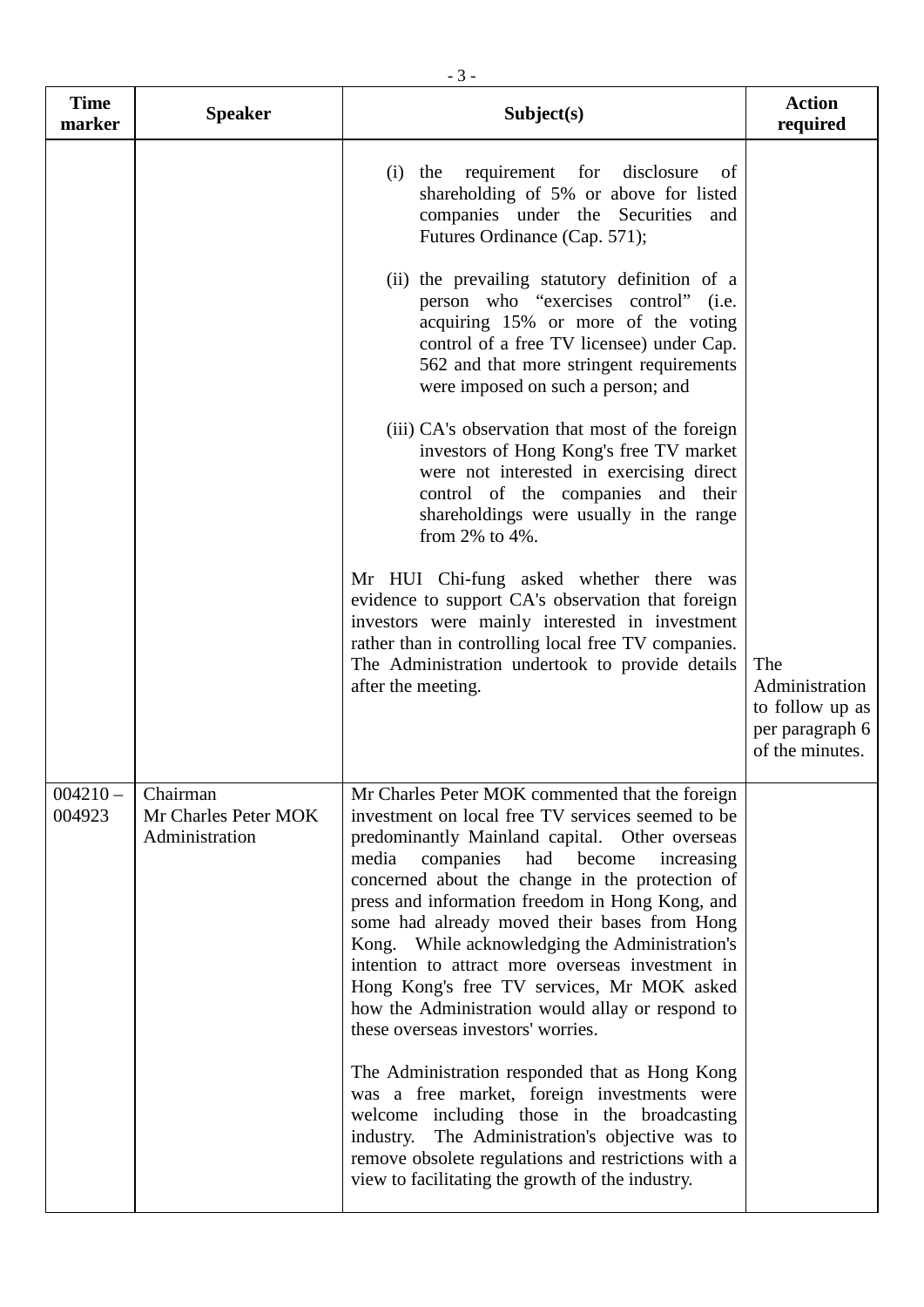| <b>Time</b><br>marker | <b>Speaker</b>                                     | Subject(s)                                                                                                                                                                                                                                                                                                                                                                                                                                                                                                                                                                                                                                                                                                                                                                                                                                                                                                                                                                                                                                                                                                                                                                                                                     | <b>Action</b><br>required                                                      |
|-----------------------|----------------------------------------------------|--------------------------------------------------------------------------------------------------------------------------------------------------------------------------------------------------------------------------------------------------------------------------------------------------------------------------------------------------------------------------------------------------------------------------------------------------------------------------------------------------------------------------------------------------------------------------------------------------------------------------------------------------------------------------------------------------------------------------------------------------------------------------------------------------------------------------------------------------------------------------------------------------------------------------------------------------------------------------------------------------------------------------------------------------------------------------------------------------------------------------------------------------------------------------------------------------------------------------------|--------------------------------------------------------------------------------|
|                       |                                                    | Mr Charles Peter MOK referred to a recent case<br>where an individual had tried to appeal to the<br>public, through social media, to boycott companies<br>which placed advertisements in a particular<br>newspaper. He was concerned that the above<br>conduct might exert undue pressure to local<br>broadcasting companies if such conduct was<br>allowed to happen to these companies.<br>The Administration responded that it would not<br>comment on any specific case. As far as Cap. 562<br>and Cap. 106 were concerned, the licensees had no<br>reasons to reject anyone placing an advertisement<br>provided that the advertisement had met the<br>statutory requirements and in compliance with the<br>relevant Codes of Practice.                                                                                                                                                                                                                                                                                                                                                                                                                                                                                   |                                                                                |
| $004924 -$<br>005515  | Chairman<br>Mr Charles Peter MOK<br>Administration | Mr Charles Peter MOK asked whether<br>the<br>Administration had considered<br>shifting<br>the<br>authority of approving free TV or domestic pay TV<br>programme service ("pay TV") licences from Chief<br>Executive in Council ("CE in C") to CA.<br>The Administration responded that -<br>the current decision-making hierarchy for CE<br>(a)<br>in C to grant and renew free TV, pay TV and<br>sound broadcasting licences, after considering<br>CA's recommendations, was commensurate<br>with the pervasiveness, popularity and<br>influence of these broadcasting services; and<br>free TV, pay TV and sound broadcasting<br>(b)<br>services, despite growing prominence of<br>Internet media, were still amongst the most<br>pervasive media outlets that had great<br>influence on public morals and children.<br>Mr Charles Peter MOK commented that a<br>regulatory body such as CA was probably in a<br>better position than CE in C to gauge<br>professionally the pervasiveness and influence of a<br>broadcasting service.<br>He asked for detailed<br>justifications from<br>Administration<br>the<br>for<br>maintaining the requirement for CE in C to approve<br>applications for free TV or pay TV licences. | The<br>Administration<br>to follow up as<br>per paragraph 6<br>of the minutes. |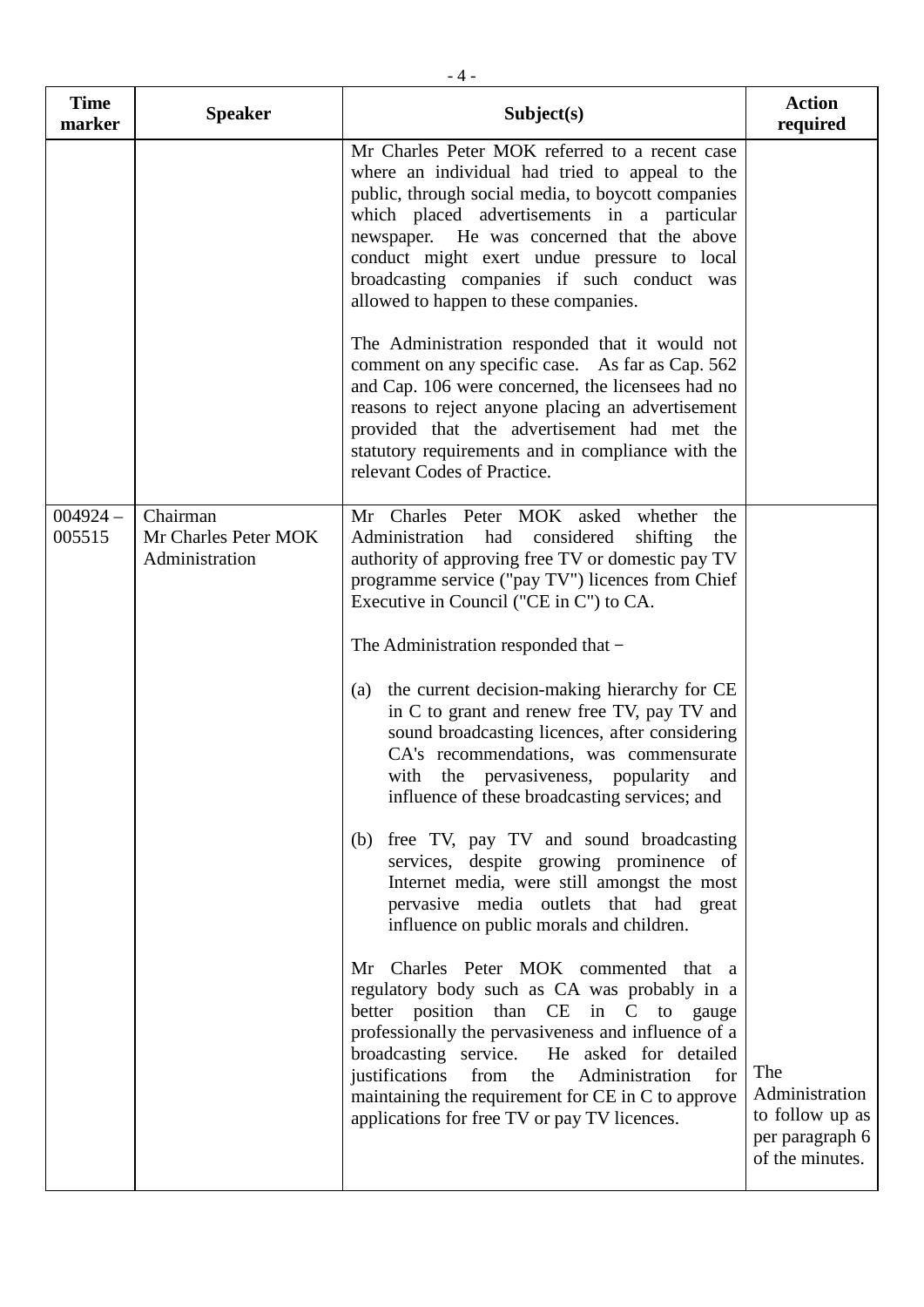| <b>Time</b><br>marker | <b>Speaker</b>                                 | Subject(s)                                                                                                                                                                                                                                                                                                                                                                                                                                                                                                                                                                                                                                 | <b>Action</b><br>required |
|-----------------------|------------------------------------------------|--------------------------------------------------------------------------------------------------------------------------------------------------------------------------------------------------------------------------------------------------------------------------------------------------------------------------------------------------------------------------------------------------------------------------------------------------------------------------------------------------------------------------------------------------------------------------------------------------------------------------------------------|---------------------------|
| $005516 -$<br>010208  | Chairman<br>Mr HUI Chi-fung<br>Administration  | Mr HUI Chi-fung referred to the former free TV<br>licensee Asia Television Limited ("ATV") and said<br>that investors could influence the operation and<br>production of the media company through their<br>He asked whether the<br>associated persons.<br>of<br>proposed relaxation<br>the restrictions<br>in<br>cross-media ownership and foreign control of<br>voting rights would make it even easier for<br>investors to exercise control of the licensees; or to<br>monopolize the media through owning different<br>media<br>companies<br>familial<br>by<br>groups<br>or<br>conglomerates.<br>The Administration responded that $-$ |                           |
|                       |                                                | the majority of the restrictions on foreign<br>(a)<br>control of a free TV licensee, such as<br>residency requirement on a licensee, residency<br>requirement on a licensee's directors and<br>principal officers, and attenuation of voting<br>rights exercised by non-Hong Kong resident<br>shareholders at general meetings, would be<br>unaffected by the Bill;                                                                                                                                                                                                                                                                        |                           |
|                       |                                                | amidst the growing prominence of new and<br>(b)<br>Internet media nowadays, the media market<br>highly<br>become<br>competitive<br>had<br>and<br>monopolization by any familial or business<br>group of any segment of the sector that would<br>undermine editorial plurality was highly<br>improbable; and                                                                                                                                                                                                                                                                                                                                |                           |
|                       |                                                | proposed relaxation in cross-media<br>(c)<br>the<br>ownership restrictions would not undermine<br>editorial plurality.                                                                                                                                                                                                                                                                                                                                                                                                                                                                                                                     |                           |
| $010209 -$<br>010825  | Chairman<br>Mr CHAN Chi-chun<br>Administration | Mr CHAN Chi-chun pointed out that the current<br>legislation did nothing to address the ownership of<br>media companies by two same sex partners as<br>compared with the restriction on spouse and other<br>associated persons in the regulation of cross-media<br>ownership.                                                                                                                                                                                                                                                                                                                                                              |                           |
|                       |                                                | Mr CHAN Chi-chun further commented that the<br>threshold percentages of total voting control of a<br>free TV licensee by an unqualified voting<br>controller that were subject to CA's prior approval<br>would unlikely affect how a broadcaster catered for<br>local interest, taste and culture in its productions.<br>Mr CHAN asked whether there were other                                                                                                                                                                                                                                                                            |                           |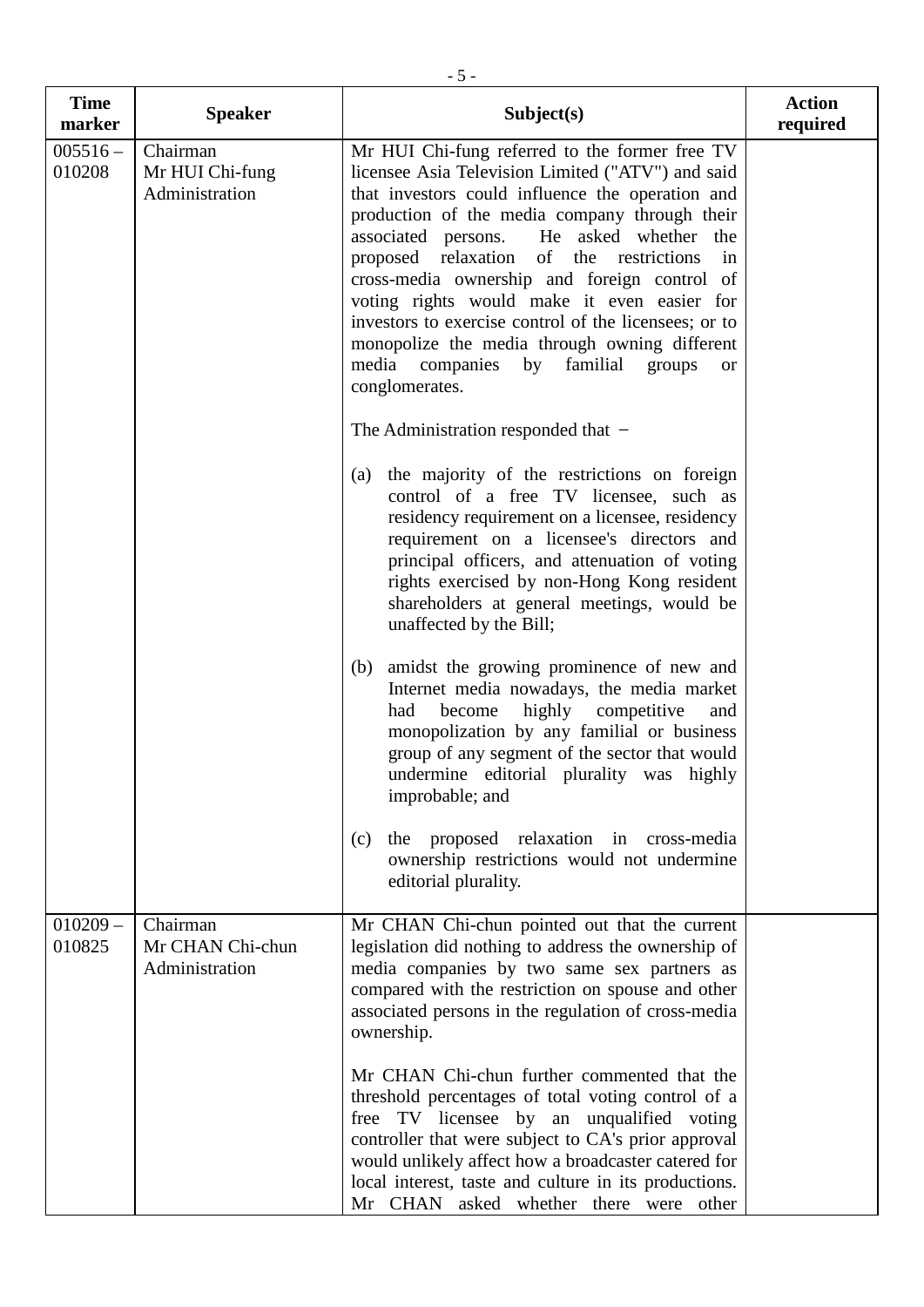| <b>Time</b><br>marker | <b>Speaker</b>                                     | Subject(s)                                                                                                                                                                                                                                                                                                                | <b>Action</b><br>required |
|-----------------------|----------------------------------------------------|---------------------------------------------------------------------------------------------------------------------------------------------------------------------------------------------------------------------------------------------------------------------------------------------------------------------------|---------------------------|
|                       |                                                    | measures to achieve this policy objective. He also<br>asked whether free TV licensees would be further<br>deregulated towards a more balanced competitive<br>environment for the broadcasting market.                                                                                                                     |                           |
|                       |                                                    | The Administration responded that -                                                                                                                                                                                                                                                                                       |                           |
|                       |                                                    | in promoting a more balanced competitive<br>(a)<br>environment for the broadcasting market, the<br>Administration played a facilitating role, and<br>sought to reduce compliance cost by investors;                                                                                                                       |                           |
|                       |                                                    | CA ensured that free TV licensees would take<br>(b)<br>local taste into account through licence<br>conditions such as requiring licensees to<br>broadcast programmes wholly of Hong Kong<br>origin, etc.; and                                                                                                             |                           |
|                       |                                                    | as detailed in Annex B of the Legislative<br>(c)<br>Council Brief, a number of administrative<br>measures were adopted by CA to facilitate<br>operation of the broadcasting industry. More<br>facilitating measures would be considered at<br>upcoming<br>mid-term<br>the<br>review<br>of<br>broadcasting licences.       |                           |
| $010826 -$<br>011440  | Chairman<br>Mr Charles Peter MOK<br>Administration | Mr Charles Peter MOK said that, in the case of<br>ATV, the investor had exercised de facto control of<br>media<br>company<br>through certain<br>the<br>local<br>He asked whether the proposed<br>associates.<br>change to the scope of "disqualified persons"<br>would aggravate the problem.                             |                           |
|                       |                                                    | The Administration responded that $-$                                                                                                                                                                                                                                                                                     |                           |
|                       |                                                    | in the case of ATV, CA had exercised the<br>(a)<br>power under Cap. 562 and other relevant<br>legislation to conduct investigation and<br>impose sanctions against ATV. Taking into<br>account the licensee's past performance, CA<br>later recommended to CE in C that its licence<br>should not be renewed upon expiry; |                           |
|                       |                                                    | the Bill would not affect CA's existing power;<br>(b)<br>and                                                                                                                                                                                                                                                              |                           |
|                       |                                                    | the Administration did not envisage any<br>(c)<br>urgent need for reviewing CA's power in this<br>respect.                                                                                                                                                                                                                |                           |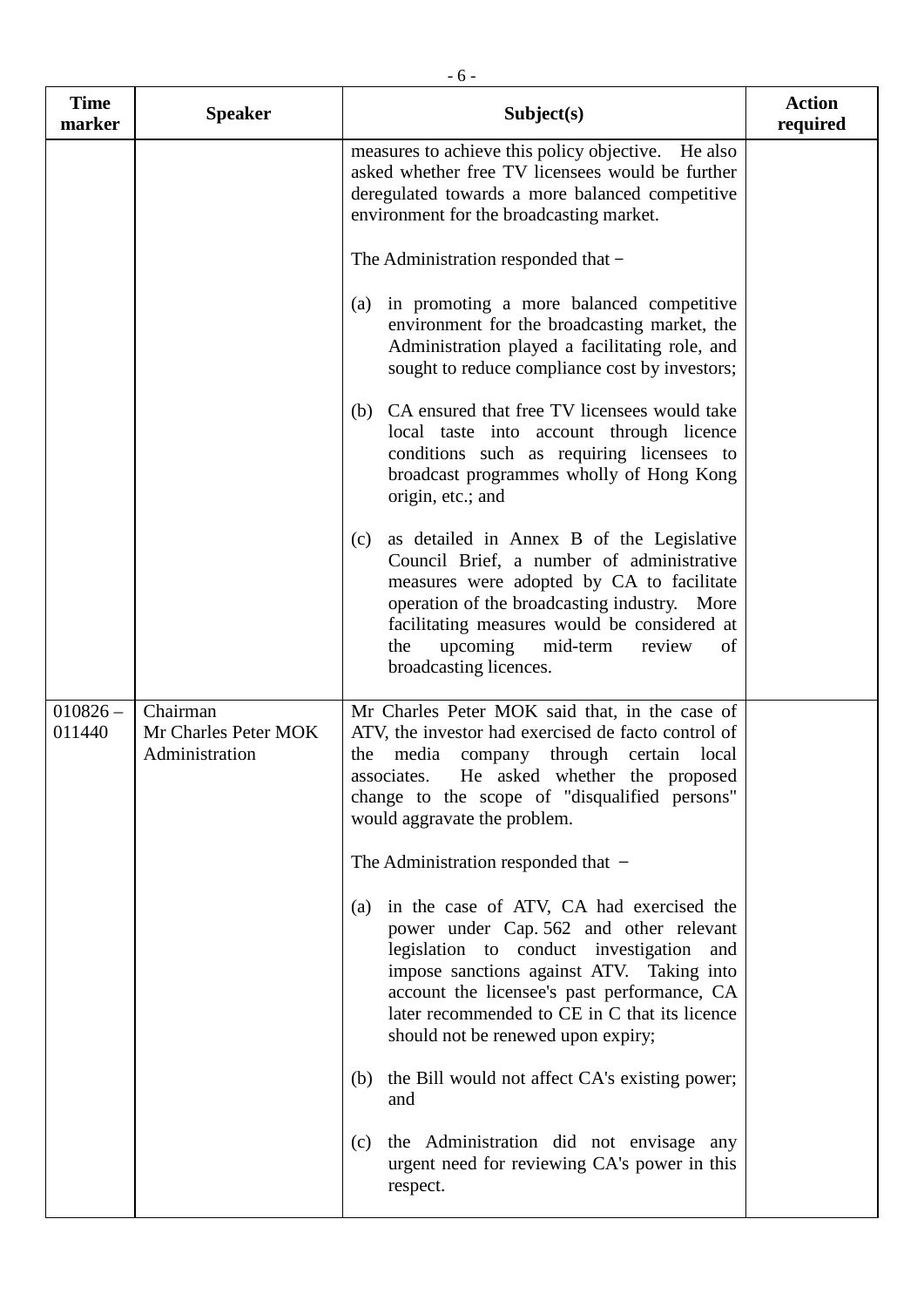| <b>Time</b><br>marker | <b>Speaker</b>                                     | Subject(s)                                                                                                                                                                                                                                                                                                                                                                                                                                                                                   | <b>Action</b><br>required                                                      |
|-----------------------|----------------------------------------------------|----------------------------------------------------------------------------------------------------------------------------------------------------------------------------------------------------------------------------------------------------------------------------------------------------------------------------------------------------------------------------------------------------------------------------------------------------------------------------------------------|--------------------------------------------------------------------------------|
| $011441 -$<br>011915  | Chairman<br>Mr HUI Chi-fung<br>Administration      | Mr HUI Chi-fung asked for the number of<br>applications for domestic free or pay TV licence by<br>disqualified persons that had been approved or<br>rejected by CE in C under Cap. 562.                                                                                                                                                                                                                                                                                                      |                                                                                |
|                       |                                                    | The Administration undertook to provide the<br>requested information after the meeting.                                                                                                                                                                                                                                                                                                                                                                                                      | The<br>Administration<br>to follow up as<br>per paragraph 6<br>of the minutes. |
| $011916 -$<br>012438  | Chairman<br>Mr Charles Peter MOK<br>Administration | Mr Charles Peter MOK asked whether the<br>Administration had any active policy measures to<br>$Over$ -The-Top $(''$ OTT")<br>incentivize<br>service<br>providers to set up operations in Hong Kong, as<br>OTT business had been an emerging area that<br>attracted enormous investment worldwide.                                                                                                                                                                                            |                                                                                |
|                       |                                                    | The Administration responded that during the<br>public consultation on review of TV and sound<br>regulatory framework,<br>broadcasting<br>some<br>stakeholders had expressed support for the<br>Administration's decision that Internet TV and<br>radio programme services should remain not<br>subject to broadcasting licensing controls. Such<br>services had gained much popularity and market<br>share in recent years.                                                                 |                                                                                |
|                       |                                                    | Mr Charles Peter MOK considered that the<br>Administration should take a more active step to<br>encourage foreign investment on OTT development<br>in Hong Kong.                                                                                                                                                                                                                                                                                                                             |                                                                                |
| $012439 -$<br>012806  | Chairman<br>Mr HUI Chi-fung<br>Administration      | Mr HUI Chi-fung asked, with the passage of the<br>Bill, whether a company and its subsidiaries might<br>be allowed to own or control several broadcasting<br>licences or media companies, and, if so, whether<br>the Administration would introduce measures to<br>prevent an individual or a holding company from<br>monopolizing the media. Mr HUI commented<br>that a parent company might still be able to control<br>its subsidiary companies without having direct<br>share-ownership. |                                                                                |
|                       |                                                    | The Administration responded that $-$                                                                                                                                                                                                                                                                                                                                                                                                                                                        |                                                                                |
|                       |                                                    | licensees of free TV, pay TV and sound<br>(a)<br>broadcasting services remained under the<br>category of "disqualified persons" under the<br>Bill; and                                                                                                                                                                                                                                                                                                                                       |                                                                                |